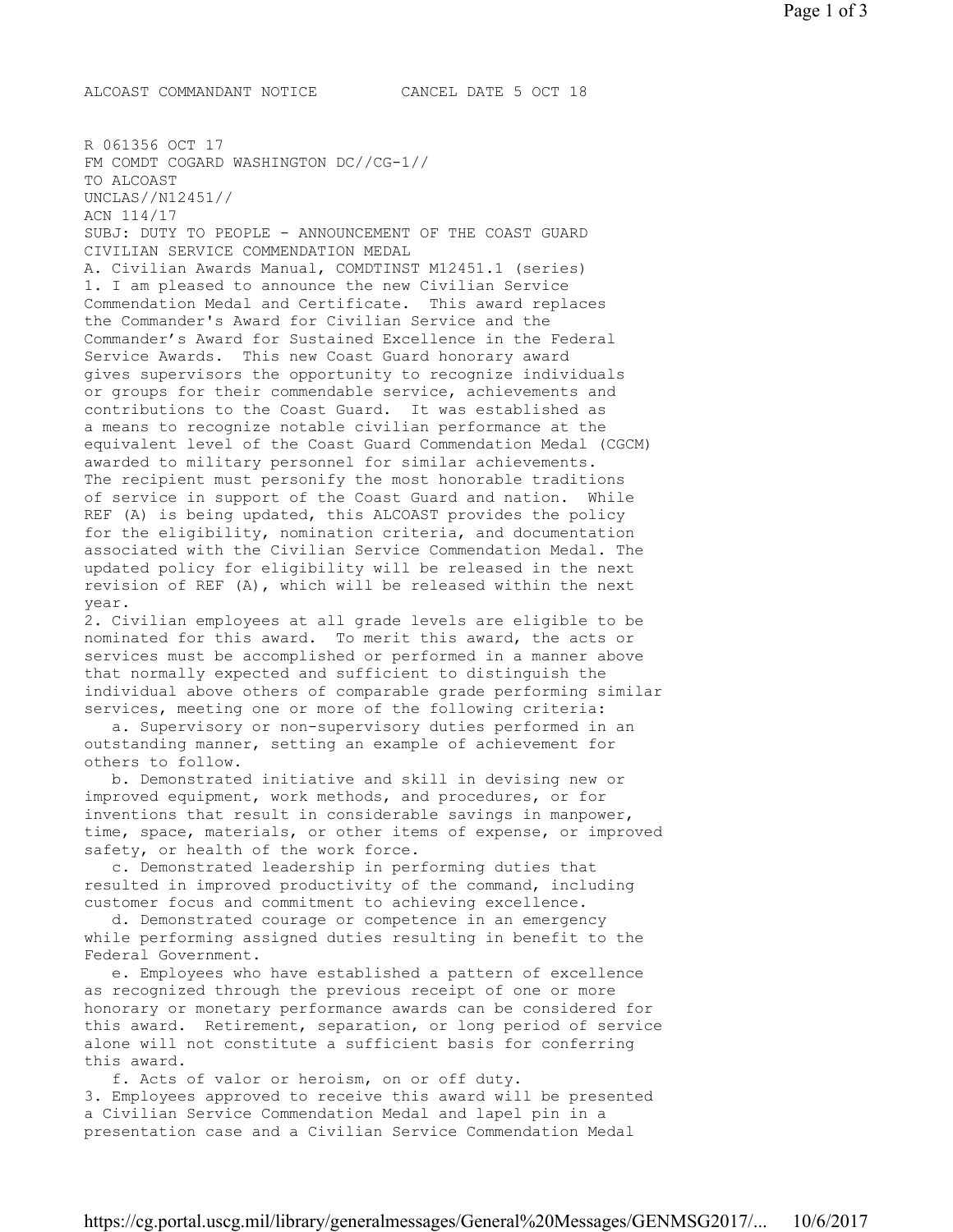Certificate, Form CG-5061. Each Command is responsible for ordering the medals and certificates judiciously and to refrain from over ordering to ensure adequate stock is available for all Commands. The medal sets and certificates are available for requisition from the Surface Forces Logistics Center (SFLC) through MILSTRIP using the following information:

 a. Civilian Service Commendation Medal Set's unit of issue is a set "SE" and National Stock Number (NSN) 8455-01-661-2802.

 b. Civilian Service Commendation Medal certificate's unit of issue is a package of ten certificates "PG" and Activity Control Number (ACN) 7530-01-GF9-0013.

4. Nominations should be prepared by the nominating supervisor and routed through the chain of command to the approving official (Designated O-6/GS-15 or above) and/or additional local level award procedures. A nomination will include a Coast Guard Award Recommendation, Form CG-1650, a narrative, and draft citation.

 a. The Coast Guard Award Recommendation, Form CG-1650 will be routed through the chain and endorsed. The nominating supervisor will sign block 18 as the originator of the nomination. Each level in the chain will endorse the nomination in block 19. Block 20 should only be used by the approving official and will not be used for additional endorsements. If additional endorsement blocks are need, a new Coast Guard Award Recommendation, Form CG-1650 will be prepared and included with the original.

 b. The narrative justifies the award and clearly shows the criteria for the award has been met, using specific facts and examples, and will not exceed two (2) typed pages.

 c. The proposed citation highlights significant achievements and will accompany the nomination. Upon approval, the citation will be printed on the Civilian Service Commendation Medal Certificate, CG-5061. The certificate will be prepared locally and signed by the approving official.

5. The awarding official will be responsible for the preparation of the Civilian Service Commendation Medal Certificate, CG-5061. The name and duty station, with duty station below the name, will be centered, evenly spaced between "United States Coast Guard" and "is awarded the" in Times New Roman, bold, and no larger than 22 pitch. The citation portion of the certificate will be justified with the type even with the margins of the certificate title "Civilian Service Commendation Medal" in Times New Roman, caps, bold, 11 or 12 pitch and no more than seven lines of text. A certificate template and ordering/printing fact sheet is available at http://www.dcms.uscg.mil/Our-Organization/Assistant-Commandant-to-Human-Resources-CG-1-/Civilian-Human-Resources-Diversity-and-Leadership -Directorate-CG-12/Office-of-Civilian-Human-Resources-CG-121/Awards

/Honorary/ under References.

6. Nominations will be reviewed by the approving official for procedural compliance and adequacy of documentation. Upon approval of the award, the approving or designated official will present the certificate and medal set consistent with local command procedures. 7. Employees who receive subsequent awards will be presented a certificate and a 5/16 inch gold star for each additional award. Should an employee receive a sixth award, a 5/16 inch silver star will be presented and replace the gold stars on the ribbon portion of the medal. Only one medal set will be presented for the initial award. The stars are available through the Defense Logistics Agency (DLA) using MILSTRIP requisition and are the same used for Coast Guard military personal awards. Gold Star unit of issue is each (EA) and NSN 8455-00-141-0888. The Silver Star unit of issue is each (EA) NSN 8455-00-141-0889. Commands are encouraged to order a sufficient supply